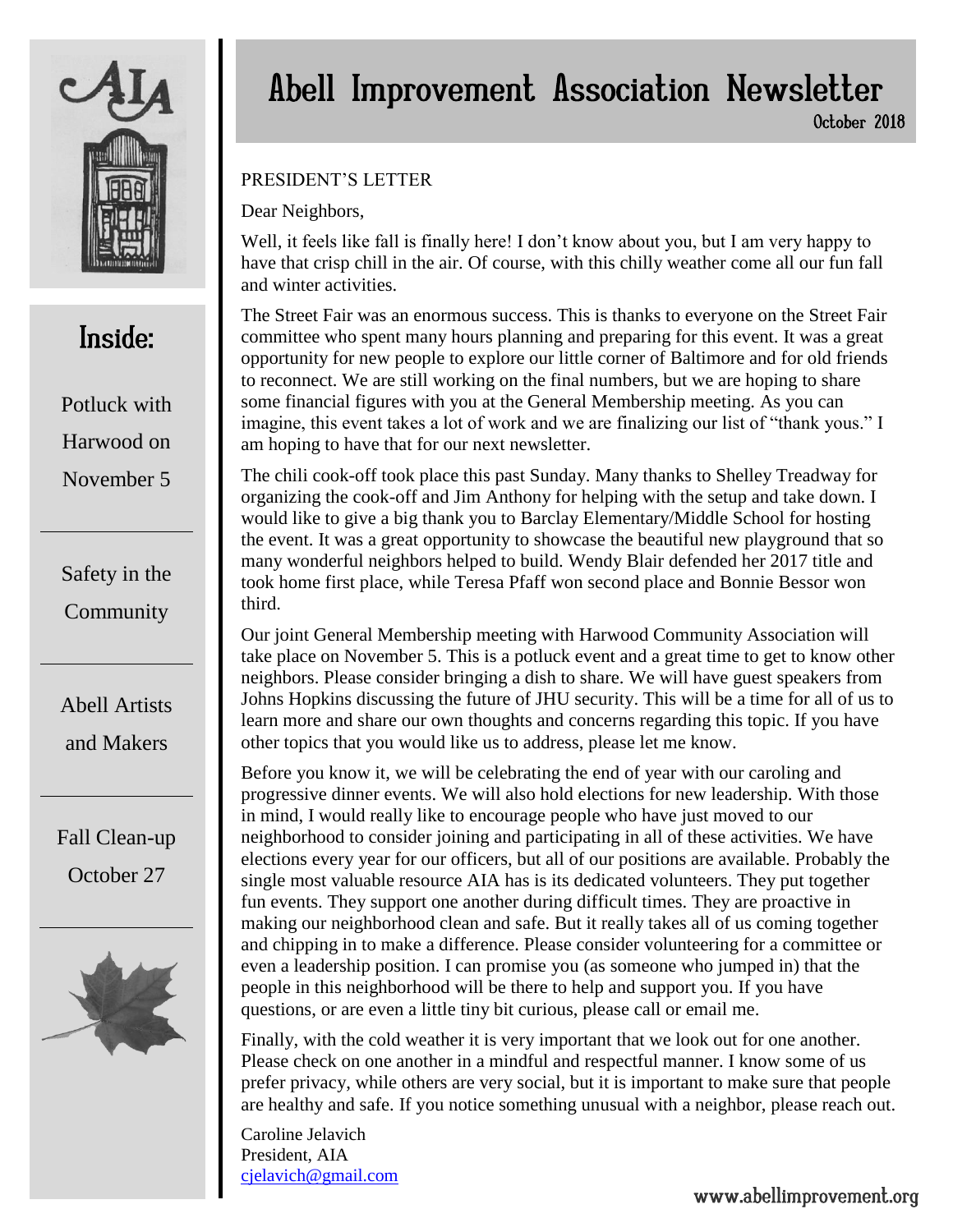#### **The Moscatts in the Arts**

Paul and Carlene Moscatt of the 3100 block of Abell were part of the School 33 Open Studio Tour. Their studio in the Cork Factory of the Station North Arts and Entertainment area was open to the public on October 13 and 14.

Paul is part of the Creative Alliance Art to Dine For. A video of Paul by videographer Khalid Ali is being premiered at this event, to be held November 16. Unfortunately, the event is sold out and tickets are no longer available, but Paul and Khalid will hold another event at a later date.

From Elena Moscatt, who initiated the 1st Baltimore Media Webfest:

"The 2nd Annual BNM Webfest is happening November 1- 4 and YOU ARE INVITED! It's Baltimore's one and only Webfest. We have guests coming from as far away as Australia and we'll be screening web series from all over the globe, plus there will be special keynote speakers and so much more. You don't want to miss this! Stay tuned for more info. BNM stands for Baltimore's Next Media Webfest - #bnmwebfest"

Elena's life style program *CLICK ON THIS* hosts will help Elena again in putting on a successful webfest. *CLICK ON THIS*, conceived and produced by Elena Moscatt, has won awards in Los Angeles, Florida and New Jersey webfests. See [https://www.clickonthis.tv/?fbcli](https://www.clickonthis.tv/?fbclid=IwAR1iTkPPyqyxM7zvTGS0xohRVrB552yRhePkQQbxhZ54F8Jf5lOk7blaadE) [d=IwAR1iTkPPyqyxM7zvTGS0](https://www.clickonthis.tv/?fbclid=IwAR1iTkPPyqyxM7zvTGS0xohRVrB552yRhePkQQbxhZ54F8Jf5lOk7blaadE) [xohRVrB552yRhePkQQbxhZ54](https://www.clickonthis.tv/?fbclid=IwAR1iTkPPyqyxM7zvTGS0xohRVrB552yRhePkQQbxhZ54F8Jf5lOk7blaadE) [F8Jf5lOk7blaadE](https://www.clickonthis.tv/?fbclid=IwAR1iTkPPyqyxM7zvTGS0xohRVrB552yRhePkQQbxhZ54F8Jf5lOk7blaadE)

#### **Made in Baltimore**

Made In Baltimore is a branding program and citywide initiative to encourage shopping local and small business growth in Baltimore City, and to help promote a positive portrait of Baltimore through the talented people creating products here.

Made In Baltimore is hosting a five-month pop-up shop at 20 W. North Avenue from October through February, open Thursdays through Sundays 12- 7 p.m. The shop sells exclusively products created inside Baltimore City limits, from artwork to body care products, food and beverages, clothing and accessories, stationary and more. We have over 60 makers, including some Charles Village neighbors, and are still accepting new applicants. Consider stopping by for your holiday shopping this year! See [madeinbaltimore.org](http://madeinbaltimore.org/) for info.

*Rachel Bone*

#### **The Organic Family Band Plays the West Coast**

Abell family members of The Organic Family Band - Jakob Raitzyk (fiddle, feet), Michael Raitzyk (guitar), Rebecca Geller (fiddle) and Judith Geller (french horn) - just returned from a West Coast tour. They perform at contra dances in the Baltimore area and beyond. Check out the music and fun from their last visit to Glen Echo Park just outside of Washington,  $D.C.:$ [https://www.youtube.com/watch](https://www.youtube.com/watch?v=nBnXJL9eje4) [?v=nBnXJL9eje4](https://www.youtube.com/watch?v=nBnXJL9eje4)

#### **New Neighbors**

*From Gayle Strommen:* Welcome to Nick Yates, a Baltimore City school teacher, to the 3200 block of Abell Avenue. Mr. Yates lived on the 3300 block of Guilford and is excited to be moving to Abell and becoming a permanent resident of the neighborhood.

*Abell sends their best wishes to Gayle Strommen in her new home.*

#### **Passing of Ed Kroart**

Edward Howard Kroart, who lived at 3232 Abell Avenue, passed away earlier this month. He was declared to have died of natural causes on October 9, 2018.

Ed was my good neighbor for more than a decade, and I invite neighbors and friends to a gettogether in my house on Saturday, October 27 at 4:00 - 5:30 p.m.

Susanne Riveles 3230 Abell Avenue

#### **Neighborly Awareness**

Please be aware of your neighbors who live alone and may be frail. Ask them if there are family members who call daily. If not, organize a group of neighbors and make a roster for a daily call or visit.

#### **Fall Back**

Daylight Savings Time ends at 2:00 a.m. on **Sunday, November 4.** Turn your clocks back one hour.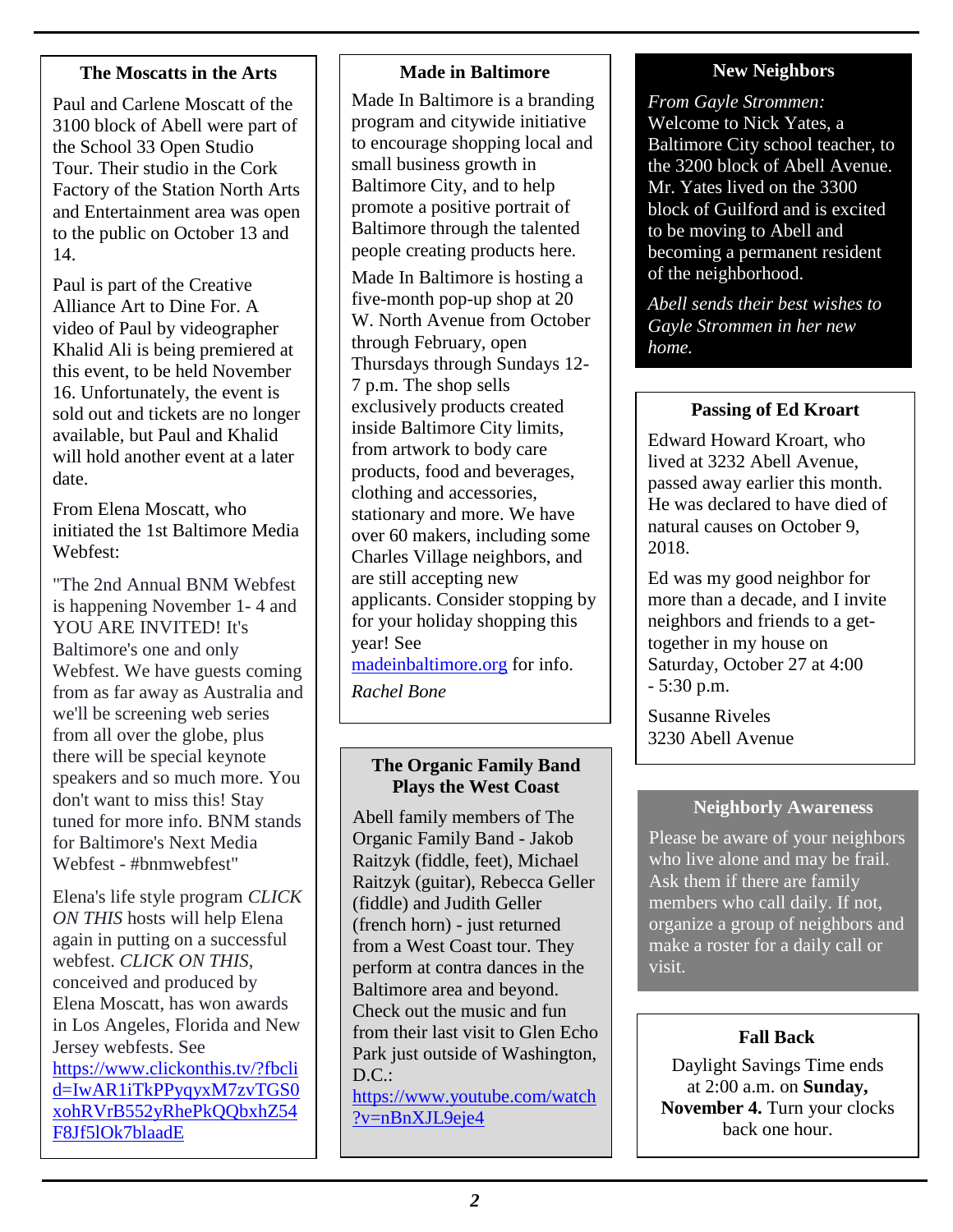#### **Safety in the Community**

Baltimore residents have many reasons to be alarmed and discouraged by the violence that plagues the city on a daily and seemingly never-ending basis. Illegal guns, drugs, gangs and related sources of this plague make their way into Abell and nearby neighborhoods frequently enough to keep us on edge - yet less frequently than in areas that dominate media crime reports. The lesser frequency is related to a greater security presence here. The Charles Village Community Benefits District Safety program headed by Tony Brown and the Johns Hopkins University Campus Safety and Security patrols directed by Christine Presberry coordinate with one another and with Northern District Police in patrolling our community by car and on foot (Northern District now has 5 foot patrolmen assigned here).

To remain informed about the work of these patrols, AIA volunteers attend monthly meetings of the CVCBD Safety Council (second Wednesday of every month at noon at the CVCBD office), engage with CVCBD, JHU and Northern District professionals through monthly neighborhood walks (last Tuesday of every month leaving from  $32<sup>nd</sup>$  and Abell at 7:30 p.m.). attend Northern District Community Advisory Council meetings on a bi-monthly basis and communicate with any or all of these organizations whenever safety-related concerns arise in the community.

At the most recent CVCBD Safety Council, a review of crime statistics within the benefits district indicated that crimes against persons are down markedly from

this time last year, while larcenies, including shop-lifting from businesses and breaking into cars, present a constant challenge. Security professionals offered these tips to help prevent theft from your vehicle:

- Keep your car locked.
- Do not leave anything in your car. Always leave temptation-free.

Security professionals also addressed the coming of Halloween – always a fun night in Abell! The parade of spooks begins before dark and many children from Abell and surrounding communities visit our porches. The security professionals advise:

- Celebrants should wear light colored costumes and avoid masks, which prevent a clear view
- Parents should inspect all treats before children consume them. Avoid reaching a hand into the bag of goodies, in case a kill-joy has dropped a sharp object in along with the candy. Dump the bag on the table to sort through the contents. Discard homemade and unwrapped treats. Sadly, even fruit can be tampered with.

Finally, Johns Hopkins University representatives will be present at the joint AIA-Harwood meeting on November 5, at  $6:30$  p.m. at the  $29<sup>th</sup>$  Street Community Center to update us on their on-going examination of options for strengthening security for their students on and off campus.

## Abell Neighborhood **Walks**



- **When:** October 30, November 27 – last Tuesday of every month
- **Time:** 7:30 p.m.
- **Where:** Leave from the corner of Abell and 32nd Street
- **Who:** Neighbors, Benefits District Security and Baltimore Northern District Police
- **Why:** For a pro-active, safe, informed community

Gather afterwards on a neighbor's porch for refreshments and conversation - location announced at the walk

# Thursday Night Trivia

November 8 7:00 p.m. Peabody Heights Brewery 401 E. 30th Street

*The most unique trivia in town*

Hosted by Abell resident Andrew Northrup and a mystery guest host

.